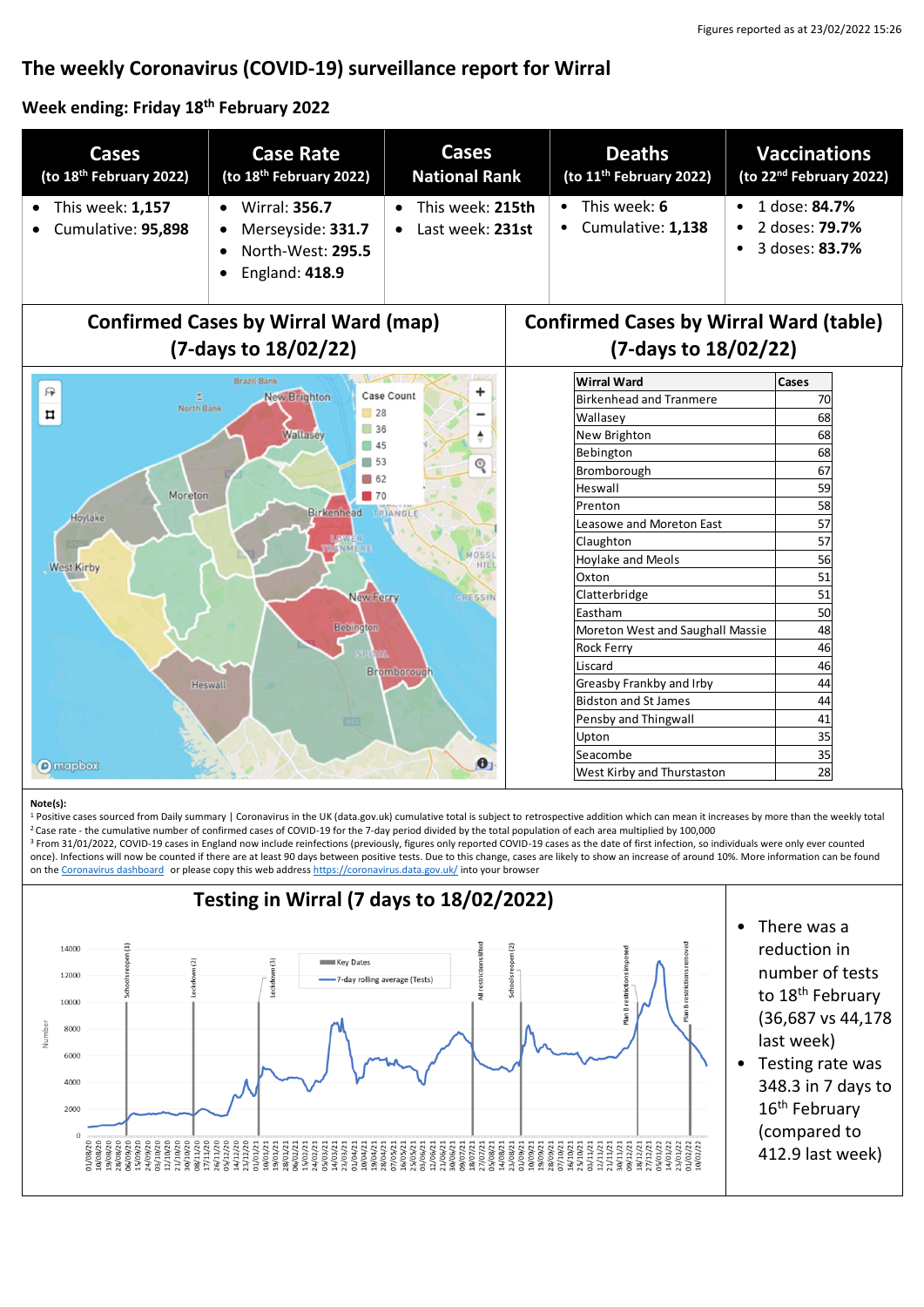### **The weekly Coronavirus (COVID-19) surveillance report for Wirral**

#### **Week ending: Friday 18 th February 2022**



for National Statistics or the PHE Coronavirus Tracker. Further validation of the external data sources with fully coded dates has led to changes in the numbers reported. From 31/01/2022, COVID-19 cases in England now include reinfections (previously, figures only reported COVID-19 cases as the date of first infection, so individuals were only ever counted once) this has increased the number of deaths. Some records do not currently have full age and/or gender details and are therefore not included in the above chart; therefore, figures will not sum to headline totals. Cases are subject to retrospective review and may be reallocated to other Local Authorities